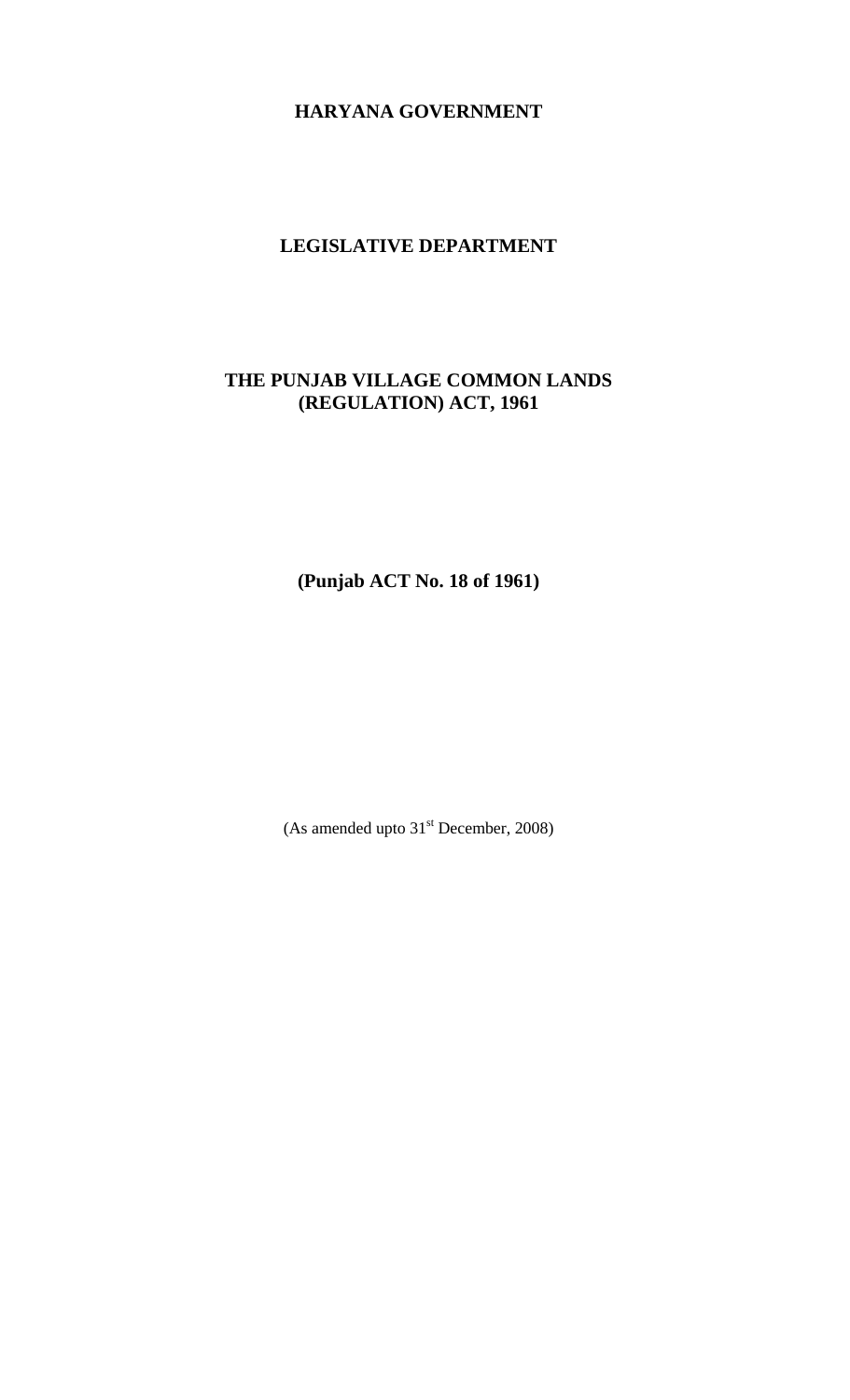## **THE PUNJAB VILLAGE COMMON LANDS (REGULATION) ACT, 1961 (Applicable to Haryana)**

Arrangement of sections

### **Sections**

- 1. Short title, extent and commencement.
- 2. Definitions.
- 3. Land to which this Act applies.
- 4. Vesting of rights in panchayats and non-proprietors.
- 5. Regulation of use and occupation etc. of lands Vested or deemed to have been vested in panchayats.
- 5A. Disposal of certain lands vested or deemed to have been vested in panchayat.
- 5B. Certain transfers not to affect panchayat's right.
- 6. Appeal
- 7. Power to put panchayats in possession of certain lands.
- 7A. Cognizance of offence.
- 7B. Procedure for prosecution.
- 8. Saving of existing possession.
- 9. Utilisation of income.
- 10. Bar of compensation.<br>10A. Power of Assistant Co
- Power of Assistant Collector of first grade to cancel or vary sales or leases etc. of lands vested in panchayats.
- 11. Sales of land in shamilat deh not to be pre-emptible.
- 12. Rent of Shamilat lands to be recoverable as arrears of Land revenue.
- 13. Bar of jurisdiction.
- 13A. Adjudication.
- 13AA. Appeal and Revision.
- 13B. Appeal and Revision.
- 13C. Finality of orders.
- 13D. Provisions of this Act to be overriding.
- 13E. Public Servant.
- 14. Indemnity.
- 14A. Saving.
- 15. Power to make rules.
- 16. Repeal and saving
- 17. Validation.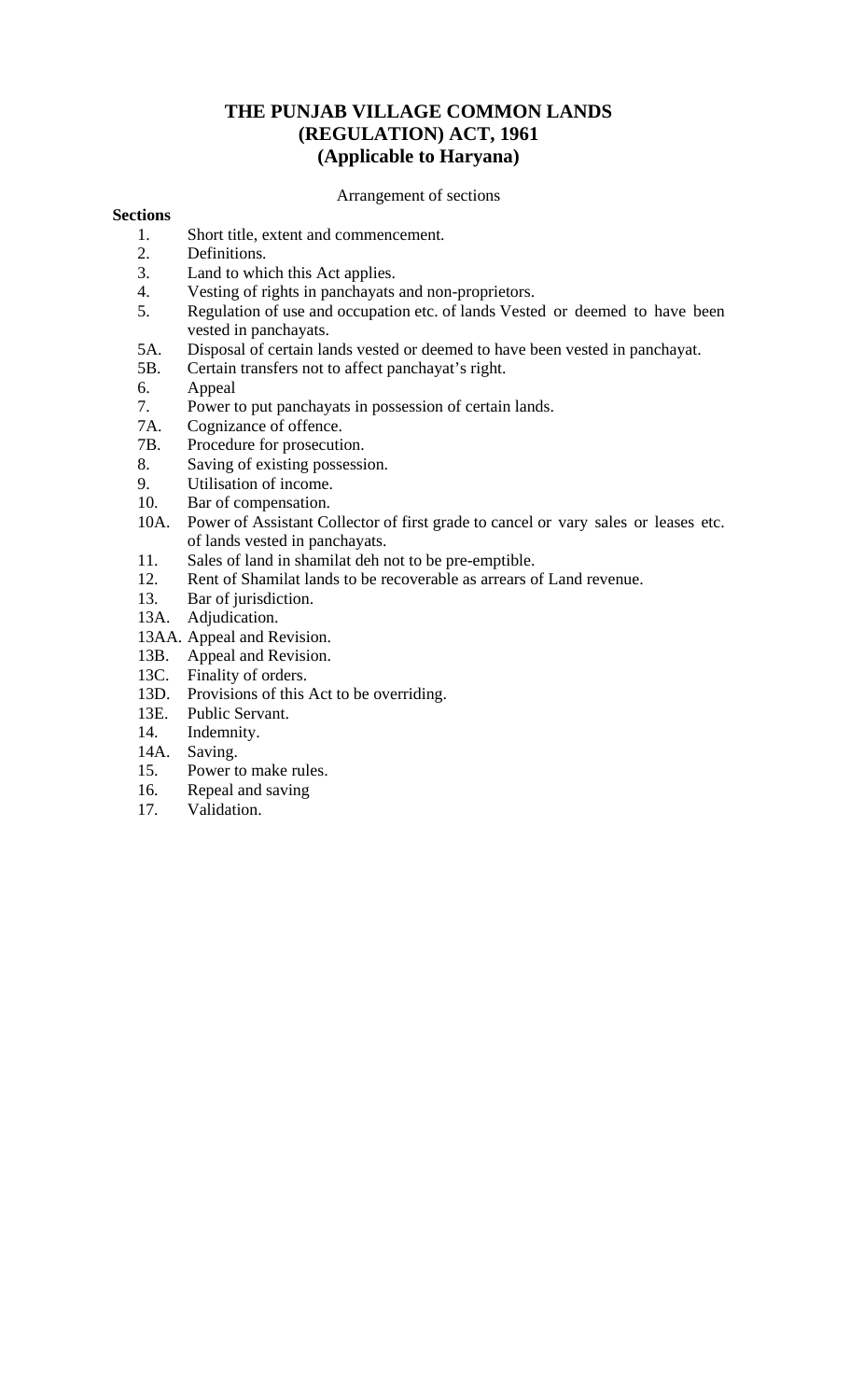## **THE PUNJAB VILLAGE COMMON LANDS (REGULATION) ACT, 1961**

(Punjab Act No. 18 of 1961)

<sup>1</sup>[Received the assent of the president of India on the  $22<sup>nd</sup>$  April, 1961, and first published for general information in the Punjab Government Gazette (*Extraordinary*), Legislative Supplement of the 4<sup>th</sup> May, 1961]

| Year | No.            | Short title              | Whether repealed or otherwise affected by                |
|------|----------------|--------------------------|----------------------------------------------------------|
|      |                |                          | legislation                                              |
| 1    | $\overline{2}$ | 3                        | 4                                                        |
| 1961 | 18             | Punjab<br>Village<br>The | Amended by Punjab Act 19 of $1964^2$                     |
|      |                | Lands<br>Common          | Amended by Punjab Act 13 of 1965 <sup>3</sup>            |
|      |                | (Regulation) Act, 1961   | Amended by Haryana Adaptation of Laws                    |
|      |                |                          | (State and Concurrent Subjects) order, 1968 <sup>4</sup> |
|      |                |                          | Amended by Haryana Act 18 of 1971 <sup>5</sup>           |
|      |                |                          | Amended by Haryana Act 43 of 1971 <sup>6</sup>           |
|      |                |                          | Amended by Haryana Act 23 of 1973 <sup>7</sup>           |
|      |                |                          | Amended by Haryana Act 47 of 1973 <sup>8</sup>           |
|      |                |                          | Amended by Haryana Act 34 of 1974 <sup>9</sup>           |
|      |                |                          | Amended by Haryana Act 25 of 1976 <sup>10</sup>          |
|      |                |                          | Amended by Haryana Act 8 of 1978 <sup>11</sup>           |
|      |                |                          | Amended by Haryana Act 2 of 1981 <sup>12</sup>           |
|      |                |                          | Amended by Haryana Act 15 of 1983 <sup>13</sup>          |
|      |                |                          | Amended by Haryana Act 9 of 1986 <sup>14</sup>           |
|      |                |                          | Amended by Haryana Act 9 of 1992 <sup>15</sup>           |
|      |                |                          | Amended by Haryana Act 18 of 1995 <sup>16</sup>          |
|      |                |                          | Amended by Haryana Act 13 of 1996 <sup>17</sup>          |
|      |                |                          | Amended by Haryana Act 9 of 1999 <sup>18</sup>           |
|      |                |                          | Amended by Haryana Act 13 of 2003 <sup>19</sup>          |
|      |                |                          | Amended by Haryana Act 8of 2007 <sup>20</sup>            |

 For Statement of Objects and Reasons, see Punjab Government Gazette (Extraordinary, 1965, page 362. 4

<sup>1</sup> For Statement of Objects and Reasons, see Punjab Government Gazette (Extraordinary), 1958, page 1503. 2

For Statement of Objects and Reasons, see Punjab Government Gazette (Extraordinary, 1964, page 285. 3

See Haryana Government Gazette (Extraordinary), Leg, Supplement Part-III, 1968, page 561 For Statement of Objects and Reasons, see Haryana Government Gazette (Extraordinary), 1971, page 206.

<sup>&</sup>lt;sup>6</sup> For Statement of Objects and Reasons, see Haryana Government Gazette (Extraordinary), 1971, page 1380.

<sup>&</sup>lt;sup>7</sup> For Statement of Objects and Reasons, see Haryana Government Gazette (Extraordinary), 1973, page 816.

<sup>&</sup>lt;sup>8</sup> For Statement of Objects and Reasons, see Haryana Government Gazette (Extraordinary), 1973, page 2037.

<sup>&</sup>lt;sup>9</sup> For Statement of Objects and Reasons, see Haryana Government Gazette (Extraordinary), 1974, page1200.

<sup>&</sup>lt;sup>10</sup> For Statement of Objects and Reasons, see Haryana Government Gazette (Extraordinary), 1976, page 1166.

<sup>&</sup>lt;sup>11</sup> For Statement of Objects and Reasons, see Haryana Government Gazette (Extraordinary), 1978, page 282.

<sup>&</sup>lt;sup>12</sup> For Statement of Objects and Reasons, see Haryana Government Gazette (Extraordinary), 1980, page 2244. <sup>13</sup> For Statement of Objects and Reasons, see Haryana Government Gazette (Extraordinary), 1983, page 1150.

<sup>&</sup>lt;sup>14</sup> For Statement of Objects and Reasons, see Haryana Government Gazette (Extraordinary), 1986, page 286.

<sup>&</sup>lt;sup>15</sup> For Statement of Objects and Reasons, see Haryana Government Gazette (Extraordinary), 1991, page 534.

<sup>&</sup>lt;sup>16</sup> For Statement of Objects and Reasons, see Haryana Government Gazette (Extraordinary), 1995, page 1594.

<sup>&</sup>lt;sup>17</sup> For Statement of Objects and Reasons, see Haryana Government Gazette (Extraordinary), 1996, page 519.

<sup>&</sup>lt;sup>18</sup> For Statement of Objects and Reasons, see Haryana Government Gazette (Extraordinary), 1999, page 45.

<sup>&</sup>lt;sup>19</sup> For Statement of Objects and Reasons, see Haryana Government Gazette (Extraordinary), 2003, page 643.

<sup>&</sup>lt;sup>20</sup> For Statement of Objects and Reasons, see Haryana Government Gazette (Extraordinary), 2007, page 752.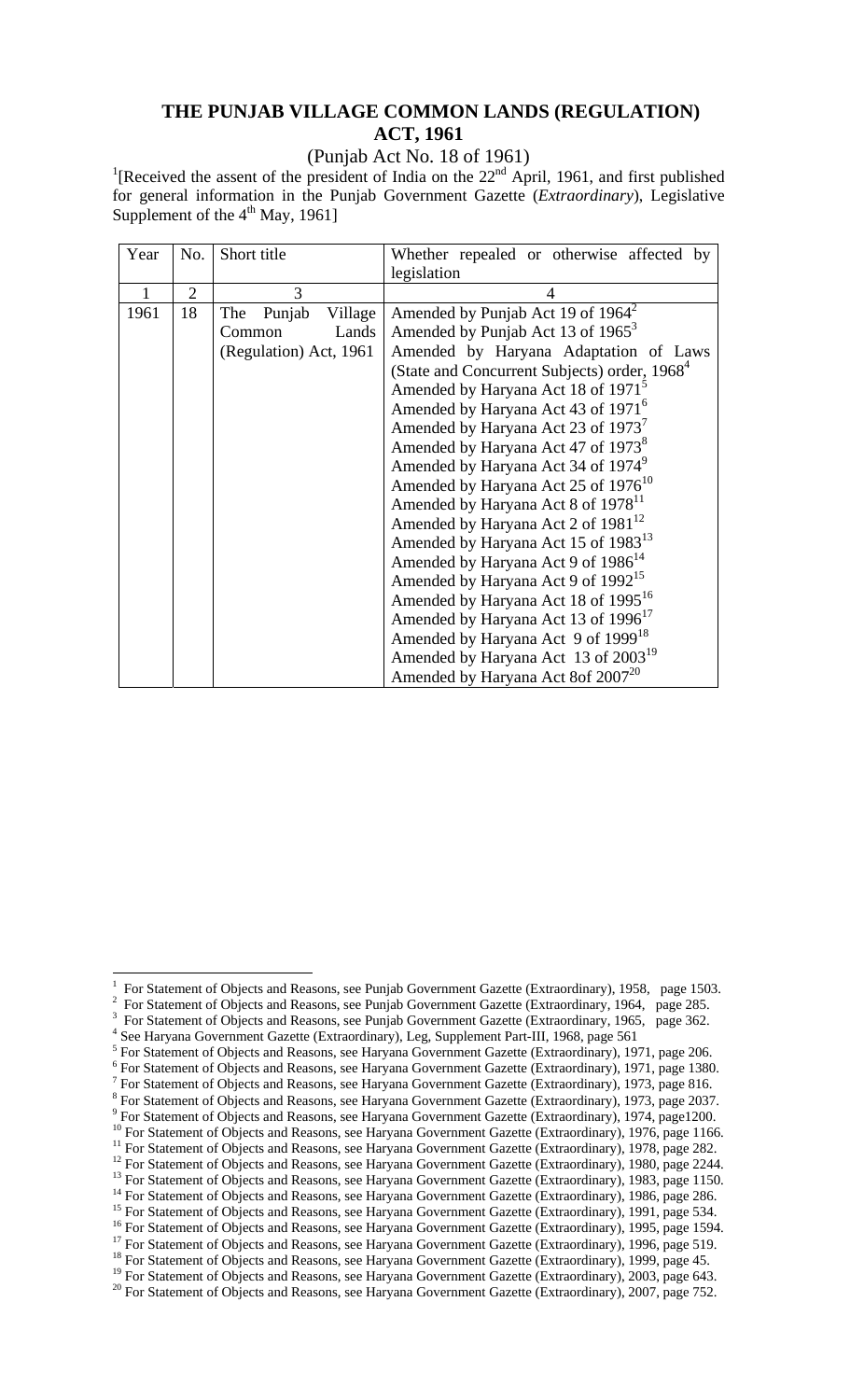### AN

### ACT

#### *to consolidate amend the law regulating the rights in shamilat deh and abadi deh.*

Be it enacted by the Legislature of the state of Punjab in the twelfth Year of the Republic of India as follows :-

1. *(1)* This acts may be called the Punjab Village Common Lands (Regulation)

| extend and<br>commencement | Act, 1961. |               | (2) It extends to the whole of the state of $\Gamma$ [Haryana].<br>$(3)$ It shall come into force at once.                                                                                                                                                         |
|----------------------------|------------|---------------|--------------------------------------------------------------------------------------------------------------------------------------------------------------------------------------------------------------------------------------------------------------------|
| Definitions.               |            |               | 2. In this Act, unless the context otherwise require $-$                                                                                                                                                                                                           |
|                            |            | (a)           | <sup>2</sup> ["Assistant Collector of the first grade" means an Assistant Collector of<br>of the first Grade empowered by the State Government to exercise the<br>powers and perform the duties under this Act].                                                   |
|                            |            |               | $3$ [(aa) "Collector" means the Collector of the district and includes any other<br>officer appointed by the State Government for performing the functions<br>of the Collector under this Act.]                                                                    |
|                            |            |               | $\frac{4}{1}$ (aaa) "Commissioner" means the Commissioner of the Division and includes<br>any other officer appointed by the State Government for performing the<br>functions of the Commissioner under this Act.]                                                 |
|                            |            | (b)           | "displaced person" means a person defined as such in the East Punjab<br>Displaced Persons (Land Resettlement) Act, 1949, or the Patiala and<br>East Punjab States Union Displaced Persons (Land Resettlement)<br>Ordinance, 2006 BK;                               |
|                            |            |               | ${}^{5}$ [(b-i) "Financial Commissioner" means the Financial Commissioner to<br>Government, Haryana, appointed by the State Government for the<br>purpose of this Act;                                                                                             |
|                            |            |               | <sup>6</sup> [(bb) "hilly area" means Naraingarh Block, Manimajra Block, Raipur Rani<br>Block, and Chhachharauli Block;                                                                                                                                            |
|                            |            | (c)           | "house" includes a courtyard whether walled or not;                                                                                                                                                                                                                |
|                            |            | (d)           | "inhabitant of a village" means a person, whether a proprietor or a non-<br>proprietor, who ordinarily resides in the village:<br>Provided that temporary absence or absence in relation to<br>employment elsewhere shall not affect his residence in the village; |
|                            |            | $\int^7$ [(e) | "panchayat" means a Gram Panchayat constituted under the Haryana<br>Panchayati Raj Act, 1994; (11 of 1994)]                                                                                                                                                        |
|                            |            | (f)           | "prescribed" means prescribed by rules made under this Act;                                                                                                                                                                                                        |
|                            | 1968       |               | <sup>1</sup> Substituted for the word "Punjab" by the Haryana Adaptation of Laws.(State and concurrent subjects) order,<br>$2$ Clause (a) substituted by Haryana Act 47 of 1973.                                                                                   |

Short title,

<sup>&</sup>lt;sup>3</sup> Substituted by Haryana Act 8 of 1978.<br><sup>4</sup> Inserted by Haryana Act 2 of 1981.

<sup>&</sup>lt;sup>5</sup> Inserted by Haryana Act 9 of 1999.

<sup>&</sup>lt;sup>6</sup> Inserted by Punjab Act 19 of 1964 Section 2 and substituted by Punjab Act 13 of 1965 section 2 and further substituted by Haryana Adaptation of Laws (State and concurrent subjects) order, 1968.<br><sup>7</sup> Substituted by Haryana Act 2 of 1981.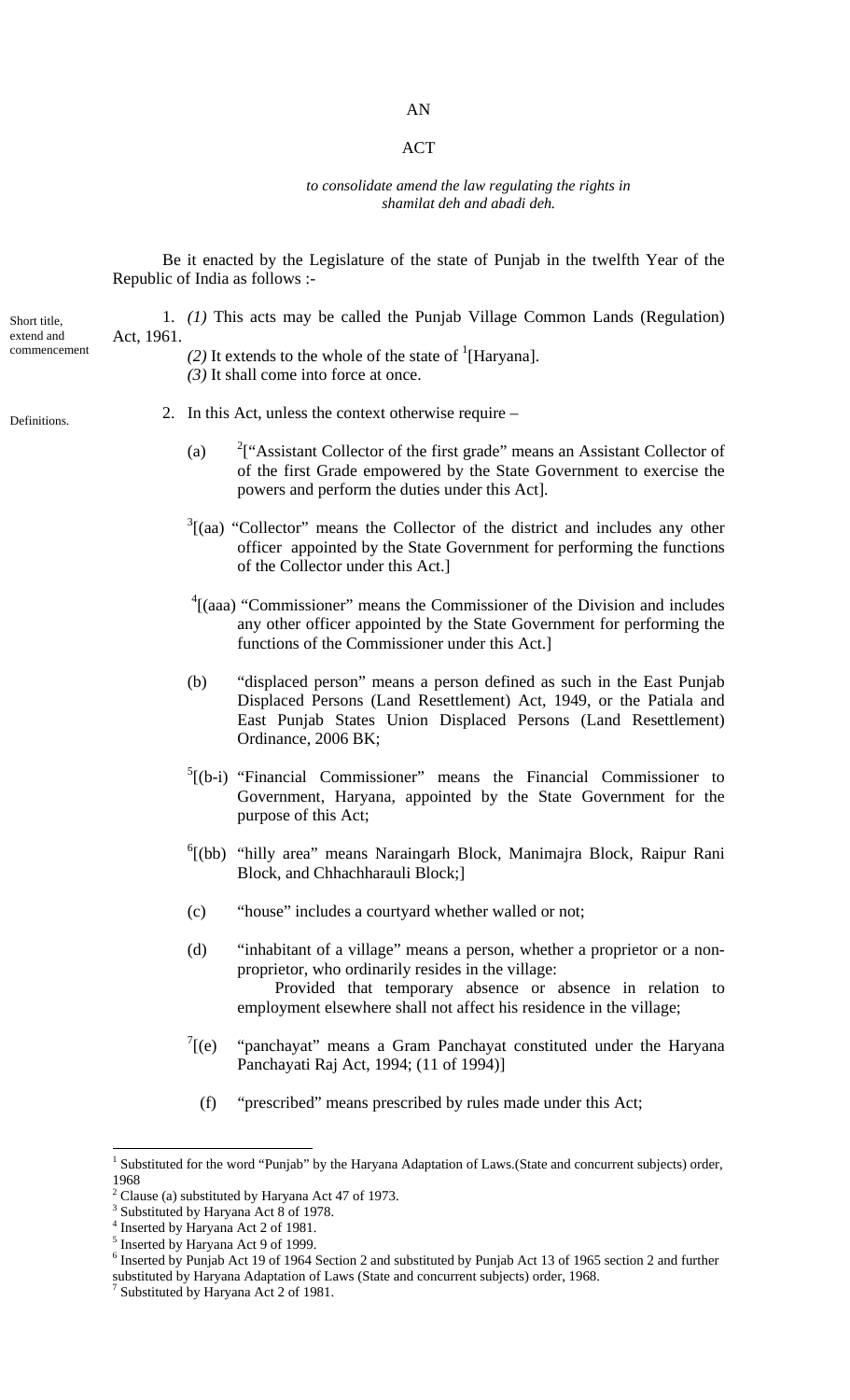- (g) "shamilat deh" includes----
	- (1) lands described in the revenue records as  $\frac{1}{1}$  Shamilat Deh or Charand] excluding abadi deh;
	- (2) shamilat tikkas;
	- (3) lands described in the revenue records as shamilat, tarafs, patties, pannas and tholas and used according to revenue records for the benefit of the village community or a part thereof or for common purposes of the village;
	- $2(4)$  lands used or reserved for the benefit of village community including streets, lanes, playgrounds, schools, drinking wells or ponds situated within the sabha area as defined in clause (mmm) of section 3 of the Punjab Gram Panchayat Act, 1952, excluding lands reserved for the common purpose of a village under section 18 of the East Punjab Holdings (Consolidation and Prevention of Fragmentation) Act, 1948 (East Punjab Act 50 of 1948), the management and control whereof vests in the State Government under section 23-A of the aforesaid Act;
	- $3[(4a)$ vacant land situate in abadi deh or gorah deh not owned by any person;]
	- (5) lands in any village described as banjar qadim and used for common purposes of the village according to revenue records;

 $\frac{4}{\sqrt{2}}$ [ \* \* \* \* \* \* \* \*] but does not include land which----

- becomes or has become shamilat deh due to river action or has been reserved as shamilat in villages subject to river action except shamilat deh entered as pasture, pond or playground in the revenue records;
- (ii) has been allotted on quasi-permanent basis to a displaced person;
- $<sup>5</sup>$ [(ii-a) was shamilat deh, but has been allotted to any person by the</sup> Rehabilitation Department of the State Government, after the commencement of this Act, but on or before the 9<sup>th</sup> day of July,1985;]
	- (iii) has been partitioned and brought under cultivation by individual land holders before the  $26<sup>th</sup>$  January, 1950;
	- (iv) having been acquired before the  $26<sup>th</sup>$  January, 1950, by a person by or in exchange for proprietary land from a cosharper in the shamilat deh is so recorded in the jamabandi or is supported by a valid deed;
	- (v) is described in the revenue records as shamilat, taraf, pattis, pannas and thola and used according to revenue records for the benefit of the village community or a part thereof for common purposes of the village;

<sup>&</sup>lt;sup>1</sup> Substituted by Haryana Act 43 of 1971.

<sup>&</sup>lt;sup>2</sup> Substituted by Haryana Act 9 of 1992.

 $3$  Inserted by Haryana Act 23 of 1973 and further omitted by Haryana Act 2 of 1981 and further inserted by Haryana Act 15 of 1983 w.e.f 12-2-1981.

<sup>&</sup>lt;sup>4</sup> Omitted by Haryana Act 9 of 1992.

<sup>&</sup>lt;sup>5</sup> Inserted by Haryana Act 13 of 1996.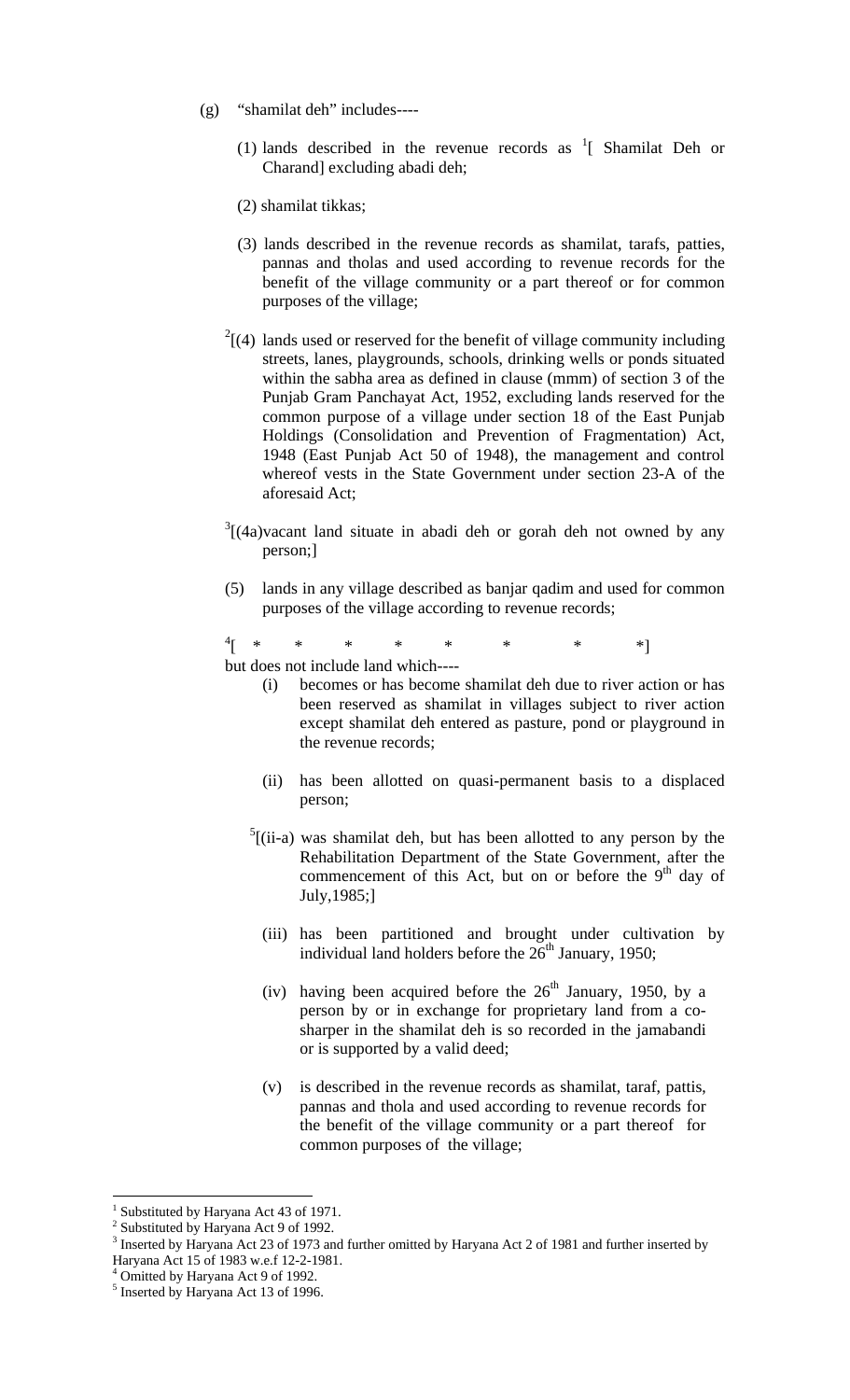$\frac{1}{1}$ [(vi) lies outside the abadi deh and was being used as gitwar, bara, manure pit, house or for cottage industry, immediately before the commencement of this act;]

 $\frac{2}{\sqrt{2}}$  (vii) \*  $[(\n \text{vii}) * * * * * * * * * ]$ 

- (viii) was shamilat deh, was assessed to land revenue and has been in the individual cultivating possession of co-shares not being in excess of their respective shares in such shamilat deh on or before the  $26<sup>th</sup>$  January, 1950; or
- (ix) is used as a place of worship or for purposes subservient thereto;
- $3(6)$  lands reserved for the common purposes of a village under section 18 of the East Punjab Holdings (Consolidation and Prevention of Fragmentation) Act, 1948 (East Punjab Act 50 of 1948), the management and control whereof vests in the Gram Panchayat under section 23-A of the aforesaid Act.
- *Explanation----*Lands entered in the column of ownership of record of rights as Jumla Malkan 'Wa Digar Haqdaran Arazi Hassab Rashad','Jumla Malkar' or 'Mushtarka Malkan' shall be shamilat deh within the meaning of this section]
	- (h) "shamilat law" means----
		- (i) in relation to land situated in  $\frac{4}{1}$  [part of the territory] which immediately before the 1<sup>st</sup> November, 1956, was comprised in the State of Punjab, the Punjab Village Common Lands (Regulation) Act, 1953; or
		- (ii) in relation to land situated in [part of the territory] which immediately before the 1<sup>st</sup> November, 1956, was comprised in the State of Patiala and East Punjab States Union, the Pepsu Village Common Lands (Regulation) Act, 1954;
	- (i) "State Government" means the Government of the State of 4 [Haryana.]

3.(1) This Act shall apply, and before the commencement of this Act, the shamilat law shall be deemed always to have applied, to all lands which are shamilat deh as defined in clause (g) of section 2.

- $\sqrt[5]{(2)}$ Notwithstanding anything contained in sub-section (1) of section 4,----
	- *(i)* where any land has vested in a panchayat under the shamilat law, but such land, other than excluded under sub-clause (ii-a) of clause (g) of section 2, has been excluded from shamilat deh as defined in clause(g) of section 2, all rights, title and interest of the panchayat in such land shall, as from the commencement of this Act, cease and such rights, title and interest shall be revested in the person or persons in whom they vested immediately before the commencement of the shamilat law; and he panchayat shall deliver possession of such land to such person or persons:

Provided that where a panchayat in unable to deliver possession of any such land on account of its having been sold or utilised for any of its purposes, the rights, title and interest of the panchayat in such land shall not so cease but the panchayat shall, notwithstanding anything contained in section 10, pay to the person or persons entitled to such land, compensation to be determined in accordance with such principles and in such manner as may be prescribed;

 $\overline{a}$ 

Lands to which this Act applies

<sup>&</sup>lt;sup>1</sup> Substituted by Haryana Act 2 of 1981

<sup>&</sup>lt;sup>2</sup> Omitted by Haryana Act 18 of 1995.

<sup>&</sup>lt;sup>3</sup> Inserted by Haryana Act 9 of 1992.

<sup>&</sup>lt;sup>4</sup> Substituted for the words "the territory" by the Haryana Adaptation of Laws (State and concurrent) order 1968

<sup>&</sup>lt;sup>5</sup> Sub. By Haryana Act 13 of 1996.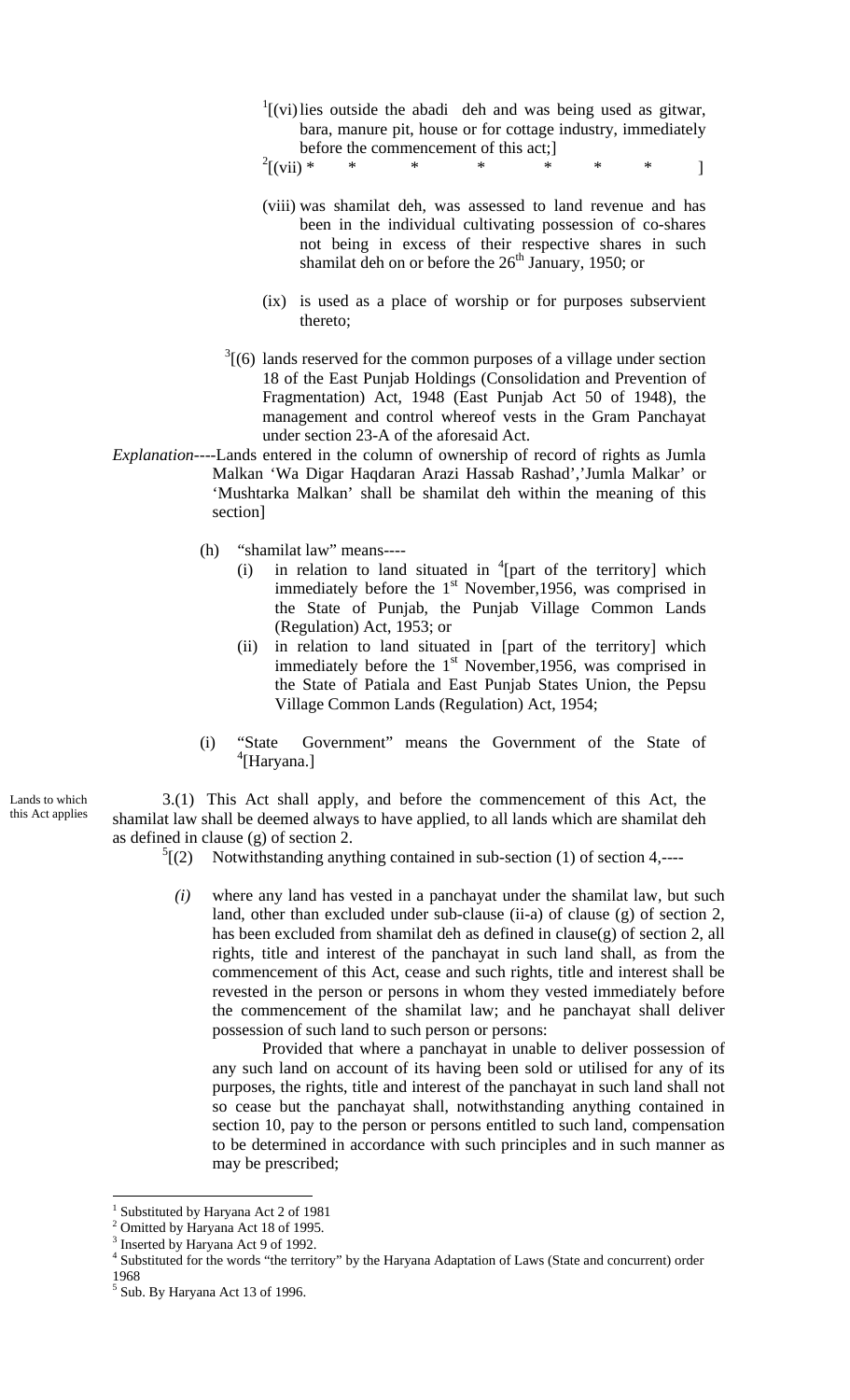- *(ii)* where any land has vested in a panchayat under this Act, but such land has been excluded from shamilat deh under sub-clause(ii-a) of clause(g) of section 2, all rights, title and interest of the panchayat in such land, from the date of allotment of such land by the Rehabilitation Department of the State Government, shall cease and all such rights, title and interest small vest in the person or persons to whom the land so excluded has been allotted by the Rehabilitation Department of the State Government on or before the  $9<sup>th</sup>$  day of July, 1985, subject to the condition that—
	- (a) any sum of money realized by the Rehabilitation Department of the State Government as a result of allotment of such land; or
	- (b) where no money was realizable by the Rehabilitation Department of the State Government as a result of allotment of such land, the amount of compensation in respect of such land as determined under sub –section (3) by the Collector of the district in which such a land is situated,

[shall be paid by the Rehabilitation Department of the State Government to the Development and Panchayats Department for onward disbursement to the panchayat to which such shamilat deh belonged.

(3) As soon as may be, on the commencement of the Punjab Village Common Lands (Regulation) Haryana Amendment Act, 1996, the Development and Panchayats Department shall make a reference to the Collector of the district to determine the amount of compensation under sub-clause (b) of clause (ii) of sub-section (2) and the Collector of the district shall, keeping in view the market value of the shamilat deh at the time it was allotted, determine the amount of compensation.]

4. *(1)*Notwithstanding anything to the contrary contained in any other law for the time being in force or in any agreement, instrument, custom or usage or any decree or order of any court or other authority, all rights, title and interests whatever in the land,----

- (a) which is included in the shamilat deh of any village and which has not vested in a panchayat under the shamilat law shall, at the commencement of this Act, vest in panchayat constituted for such village, vests in the panchayat on such date as a panchayat having jurisdiction over that village is constituted;
- (b) which is situated within or outside the abadi deh of a village and which is under the house owned by a non-proprietor, shall on the commencement of the shamilat law, be deemed to have been vested in such non-proproietor.

*(2)* Any land which is vested in a panchayat under the shamilat law shall be deemed to have been vested in the panchayat under this Act.

*(3)* Nothing contained in clause (a) of sub-section (1) and in sub-section (2) shall affect or shall be deemed ever to have affected the—

- (i) existing rights, title or interest of persons who though not entered as occupancy tenants in the revenue records are accorded a similar status by custom or otherwise, such as Dholidars, Bhondedars, Butimars, Basikhuopahus, Saunjidars, Muqararidars;
- $\frac{1}{1}$  (ii) rights of persons who were in cultivating possession of shamilat deh on the date of the commencement of the Punjab Village Common Lands (Regulation) Act, 1953, or the Pepsu Village Common Lands (Regulation) Act, 1954, and were in such cultivating possession for more than twelve years on such commencement without payment of rent or by payment of charges not exceeding the land revenue and cesses payable thereon ;]

Vesting of rights in panchayats and nonproprietors.

<sup>&</sup>lt;sup>1</sup> Substituted by Haryana Act 23 of 1973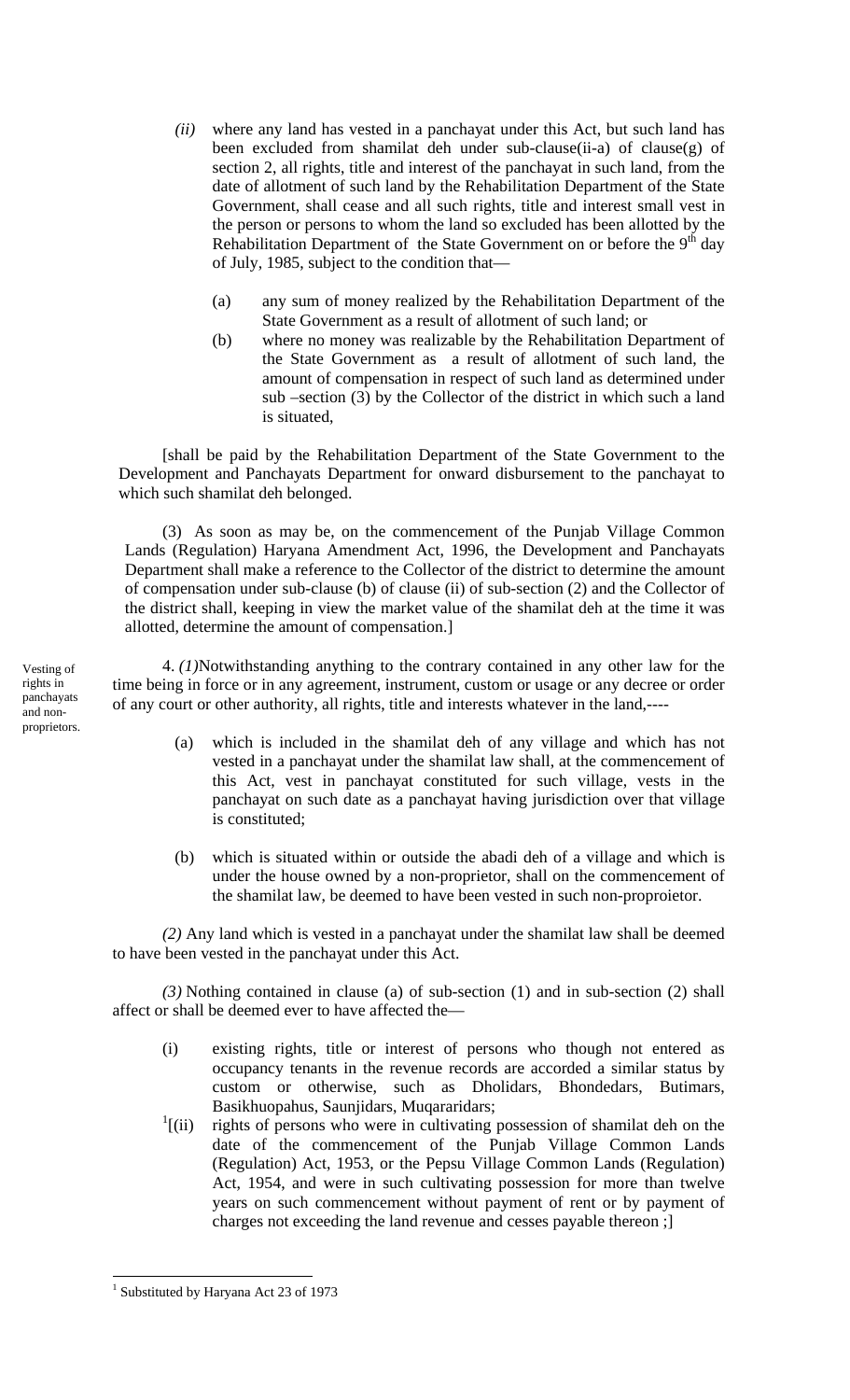(iii) rights of a mortgagee to whom such land is mortgaged with possession before the  $26<sup>th</sup>$  January, 1950.

5. *(1)* All lands vested or deemed to have been vested in a panchayat under this Act, shall be utilized or disposed of by the panchayat, for the benefit of the inhabitants of the village concerned in the manner prescribed :

Provided that where two or more villages have a common panchayat the shamilat deh of each village shall be utilised and disposed of by the panchayat for the benefit of the inhabitants of that village :

Provided further that where there are two or more shamilat tikkas in a village the shamilat tikka shall be utilised and disposed of by the panchayat for the benefit of the inhabitants of that tikka :

Provided further that where the area of land in shamilat deh of any village so vested or deemed to have been vested in a panchayat is in excess of twenty-five percent of the total area of that village (excluding abadi deh) then twenty-five percent of such total area shall be left to the panchayat and out of the remaining area of shamilat deh an area up to the extend of twenty-five percent of such total area shall be utilized for the settlement of landless tenants and other tanants ejected or to be ejected of that village and the remaining area of shamilat deh, if any, shall be utilized for distribution to the small landowners of that village subject to the provisions relating to  $1$ [permissible area under the Haryana Ceiling on Land Holdings Act, 1972, by the Assistant Collector of the first grade] in consultation with the panchayat  $2$ [in such manner and on payment of such amount as may be prescribed.]

*(2)* The area of shamilat deh to be utilised for the purposes of the third proviso to sub-section (1) shall be demarcated by such officer in consultation with the panchayat and in such manner as may be prescribed.

*(3)* The State Government or any officers authorised by it in this behalf may from time to time, with a view to ensuring compliance with the provision of the second proviso to sub-section (1) or sub-section (2), issue to any panchayat such directions as may be deemed necessary.

 $3(4)$  Nothing contained in the third provision to sub-section (1), and in sub-section (2) and sub-section (3) shall apply to the hilly area.]

 $^{4}$ [(5) Notwithstanding anything contained in this section, if in the opinion of the State Government, it is necessary to take over, to secure proper management for better utilization for the benefit of the inhabitants of the village concerned any shamilat deh the Government may by notification take over the management of such shamilat deh, for a period not exceeding twenty years.

 $5$ <sup>\*</sup> [\* \* \* \* \* \* \*]

*(6)* The income from the shamilat deh, the management of which is taken over under sub-section (5), after meeting all charges relating or incidental to the management and utilisation, shall be credited to the Gram Fund and utilised for the benefit of the inhabitants of the village concerned.]

 ${}^{6}$ [5A.(1)A panchayats may, on such terms and conditions as may be prescribed, gift, sale, exchange or lease the land in shamilat deh vested in it under this Act to the members

<u>.</u>

Disposal of lands vested or deemed to have been vested in panchayat

Regulation of use and occupation etc. of certain lands vested or deemed to have been vested in panchayats

<sup>1</sup> Substituted by Haryana Act 47 of 1973 2

Substituted by Haryana Act 23 of 1973.

 $^3$  Added by Punjab Act 19 of 1964, Section 3.

Added by Haryana Act 18 of 1971, Section 2.

<sup>5</sup> Provision deleted by Haryana Act 23 of 1973.

<sup>&</sup>lt;sup>6</sup> Inserted by Haryana Act 25 of 1976 and further inserted by Haryana Act 13 of 2003 and further substituted by Haryana Act 8 of 2007.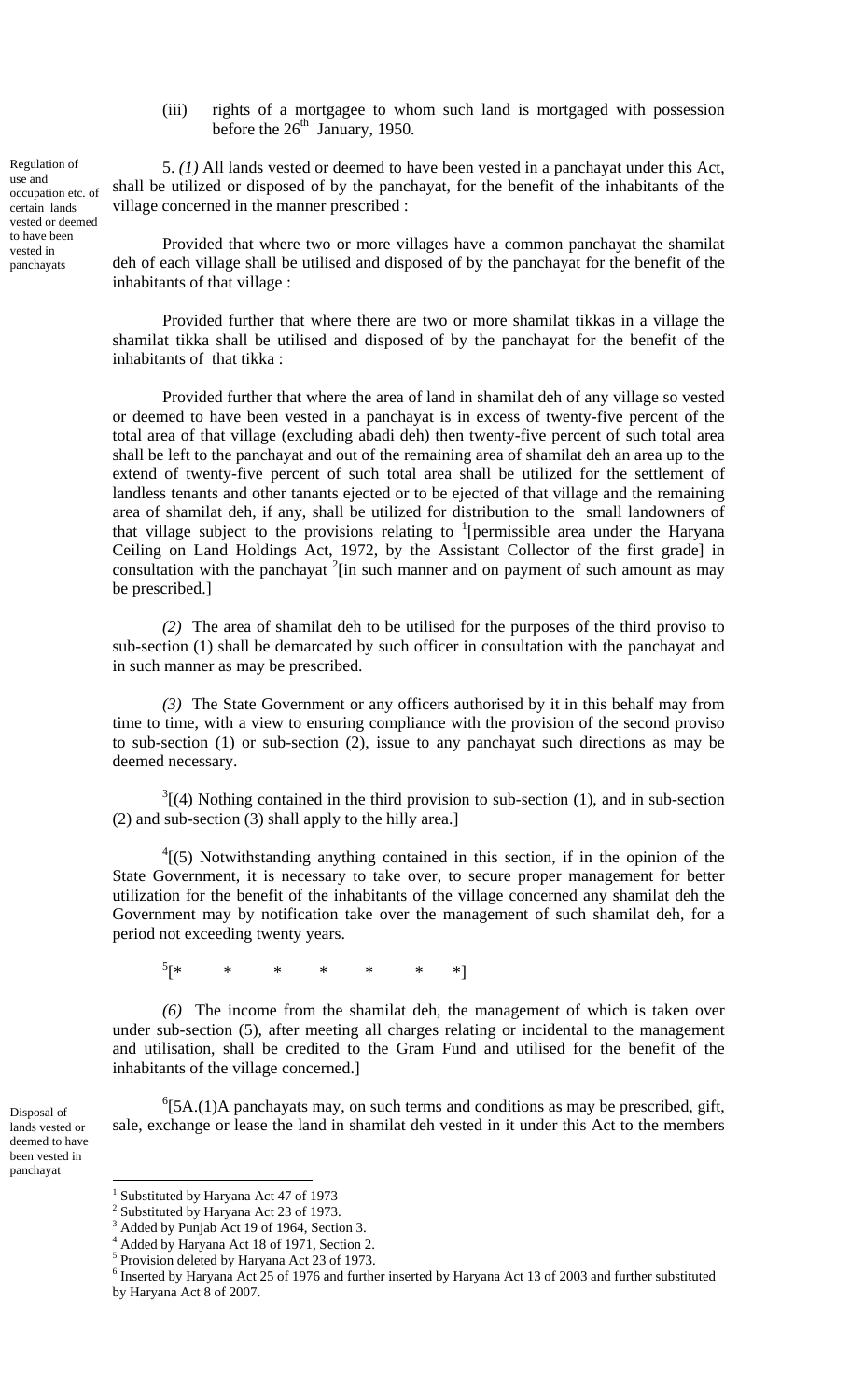of Schedules Castes and Backward Classes of the village in which such land is situated and to the persons of any other category.

(2) The gift, sale, exchange or lease the land in shamilat deh already made shall be deemed to have been made under sub section (1).

5B.(1)Any transfer of land, gifted sold, exchanged or leased before or after the commencement of this Act, made in contravention of the prescribed terms and conditions, shall be void and the gifted, sold, exchanged or leased land so transferred shall revert to, and revert in, the panchayat free from all encumbrances.]

(2) The Government or any officer authorized by it may, either *suo motu* or on application made to him by a panchayat or an inhabitant of the village or the Block Development and Panchayat Officer, examine the record for the purpose of satisfying himself as to the legality or propriety of any sale, lease, gift, exchange, contract or agreement executed before or after commencement of this Act, if such sale, lease, gift, exchange, contract or agreement is found detrimental to the interest of the villagers and is no longer required in the interest of the panchayat, the Government may, after making such enquiry as it may deem fit, cancel the same and no separate proceedings under any law shall be required to cancel the sale, lease, gift or exchange. The panchayat shall be competent to take over the possession of such premises including the constructions thereon. If any, for which no compensation shall be payable.]

Appeal.

Certain transfers not to affect panchayat's rights

> 6.*(1)* If any person is aggrieved by an act or decision of panchayat under section 5, he may, within thirty days from the date of such act or decision, appeal to  $1$ [the Assistant Collector of the first grade] who may confirm, reverse or modify the act or decision, or make such other order as he thinks to be just and proper.

(2) The appellate order of  $\frac{1}{1}$  [the Assistant Collector of the first grade] shall be final.

 $2$ [7. *(1)* An Assistant Collector of the first grade having jurisdiction in the village may, either *suo motu* or on an application made to him by panchayat or an inhabitant of the village or the Block Development and Panchayat Officer or Social Education and Panchayat Officer, or any other Officer authorised by the Block Development and Panchayat Officer, after making such summary enquiry as he may deem fit and in accordance with such procedure as may be prescribed, eject any person who is in wrongful or unauthorised possession of the land or other immovable property in the shamilat deh of that village which vests or is deemed to have been vested in the panchayat under this Act and Put the panchayat in possession thereof and for so doing the Assistant Collector of the first grade may exercise the powers of a revenue court in relation to the execution of a decree for possession of land under the Punjab Tenancy Act, 1887 :

Provided that if in any such proceedings the question of title is raised and proved *prima facie* on the basis of documents that the question of title is really involved, the Assistant Collector of the first grade shall record a finding to that effect and first decide the question of title in the manner laid down hereinafter.

*(2)* The Assistant Collector of the first grade shall by an order, in writing, require any person to pay a penalty, in respect of the land or other immovable property which was or has been in his wrongful or unauthorised possession, at a rate not less than five thousand rupees and not more than ten thousand rupees per hectare per annum, having regard to the benefit which could be derived from the land or other immovable property. If the penalty is not paid within the period of thirty days from the date of the order, the same shall be recoverable as arrears of land revenue.

*(3)* The procedure for deciding the question of title under provision to sub-section (1), shall be the same as laid down in the Code of Civil Procedure, 1908.

*(4)* If any person refuses or fails to comply with the order of eviction passed under sub-section (1), within ten days of such order, the Assistant Collector of the first grade may

 $\overline{a}$ 

Powers to put panchayats in possession of certain lands.

<sup>&</sup>lt;sup>1</sup> Substituted by Haryana Act 47 of 1973.

<sup>&</sup>lt;sup>2</sup> Substituted by Haryana Act 34 of 1974 and further Sub. by Haryana Act 9 of 1992.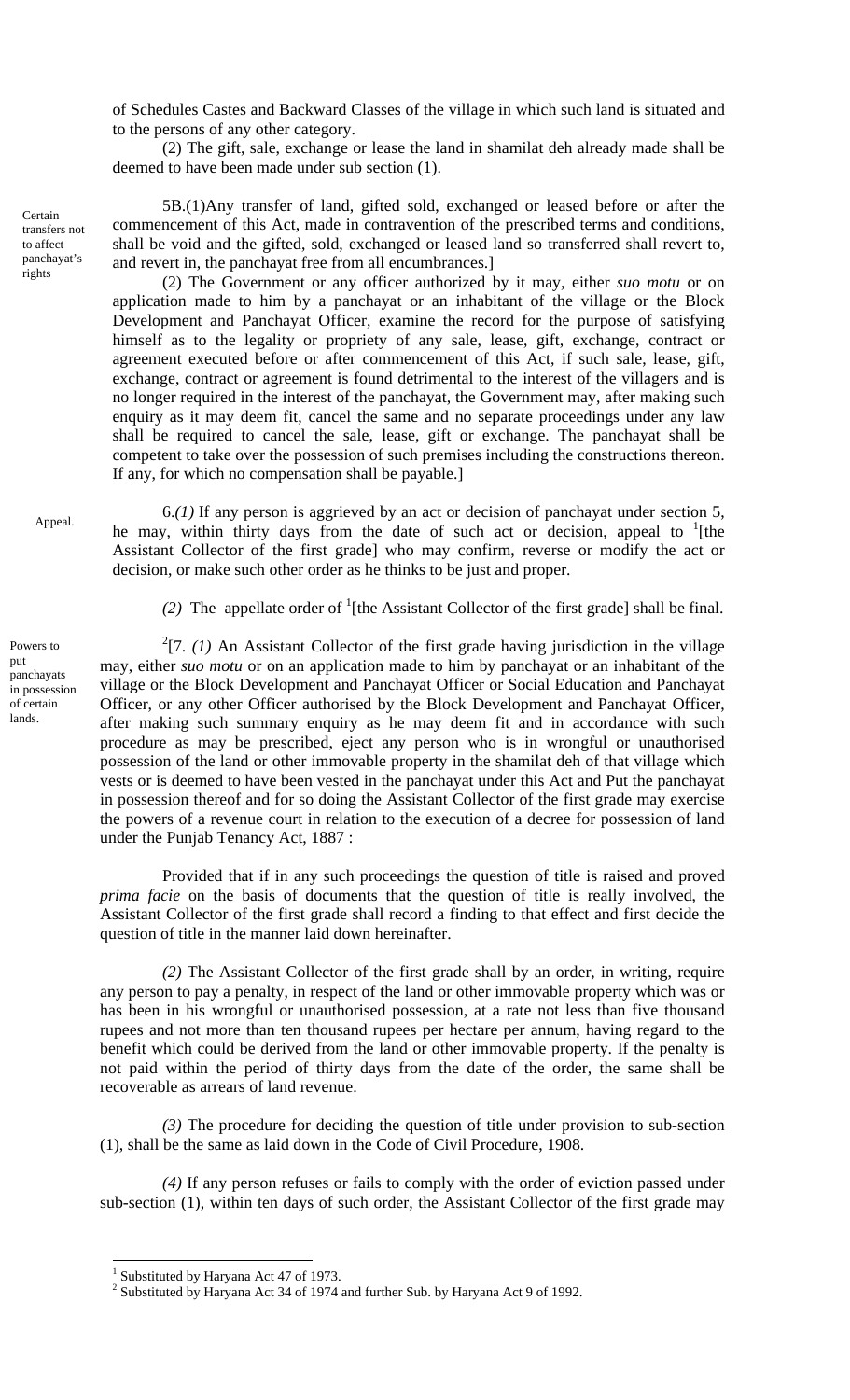use such force, including police force, as may be necessary for putting the panchayat in possession.

*(5)* Any person who is found in wrongful possession of the land or other immovable property in shamilat deh and is ordered to be ejected under sub-section (1),shall be punishable with imprisonment for a term which may extended to two years.

7A. Notwithstanding anything contained in the Code of Criminal Procedure, 1973 (2 of 1974), no court other than that of the Judicial Magistrate of the first class shall take cognizance of, or try, any offence punishable under this Act. Cognizance offence.

> 7B. No court shall take cognizance of any offence under this Act except on the complaint of, or upon information received by the Block Development and Panchayat Officer or District Development and Panchayat Officer or District Development and Panchayat Officer or any other authorised by the State Government in this behalf. Such proceedings shall be initiated only after the rejectment order against such person has become final under section 7]

8. *(1)* Where on any land in the shamilat deh immediately before it vests or is deemed to have been vested in a Panchayat under this Act, a person is in cultivating possession and his uncut and ungathered crops are standing thereon, he shall not be ejected from such land unless the crops have ripened and he has been allowed reasonable time to harvest them*.*  Saving of possession

> *(2)* Any person aggrieved by any determination made by a panchayat under subsection  $(1)$  may, within thirty days thereof, appeal to  $1$  [the Assistant Collector of the first grade] whose decision thereon shall be final.

9. Any income accruing from the uses and occupation of the lands vested or deemed to have been vested in a panchayat shall be credited to the panchayat fund and shall be utilised in the manner prescribed.

Bar of compensation

Utilisation of income

of

Procedure for prosecution

existing

Power of 1 [Assistant Collector of the first grade] to cancel or vary  $\frac{3}{3}$  [sales, lease, gift or exchange] etc. of lands vested in panchayats

10. No person shall be entitled to any compensation for any loss suffered or alleged to have been suffered as a result of the coming into force of this Act or of the shamilat law.

 $2[10A. (1)$  Notwithstanding anything contained in this Act or the shamilat law or any other law for the time being in force <sup>1</sup>[the Assistant Collector of the first grade may call for from any panchayat in the area of his jurisdiction] the record of any  $\frac{3}{2}$ [sale, lease, gift, exchange], contract or agreement entered into by the panchayat in respect of any land vested or deemed to be vested in it, whether such  $\frac{3}{2}$ [sale, lease, gift, exchange], contract or agreement is entered into before or after the commencement of the Punjab Village Common Lands (Regulation) Amendment Act, 1964, and examine such record for the purpose of satisfying himself as to the legality or propriety of such  $3$ [ sale, lease, gift, exchange], contract or agreement.

*(2)* Where, on examination of the record under sub-section (1) and after making such inquiry, if any, as he may deem fit  $\frac{1}{1}$ [the Assistant Collector of the first grade] is satisfied that such  $3$ [sale, lease, gift or exchange], contract or agreement.

- (i) has been entered into in contravention of any of the provisions of this Act or the rules made thereunder; or
- (ii) has been entered into as a result of fraud concealment of facts; or
- (iii) is detrimental to interests of the panchayat as prescribed;  $\frac{1}{1}$ [the Assistant] Collector of the first grade] may, notwithstanding anything as aforesaid, cancel the <sup>3</sup>[sale, lease, gift or exchange], contract or agreement or vary the terms thereof unconditionally or subject to such conditions as he may think fit :

<sup>&</sup>lt;sup>1</sup>.1973 Inserted by Punjab Act 19 of 1964, section 4.

<sup>&</sup>lt;sup>2</sup> Substituted by Haryana Act 47 of 1973.

<sup>&</sup>lt;sup>3</sup> Substituted for the words "Leases" by Haryana Act 34 of 1974 and further substituted for the words 'sale, lease' by Haryana Act 8 of 2007.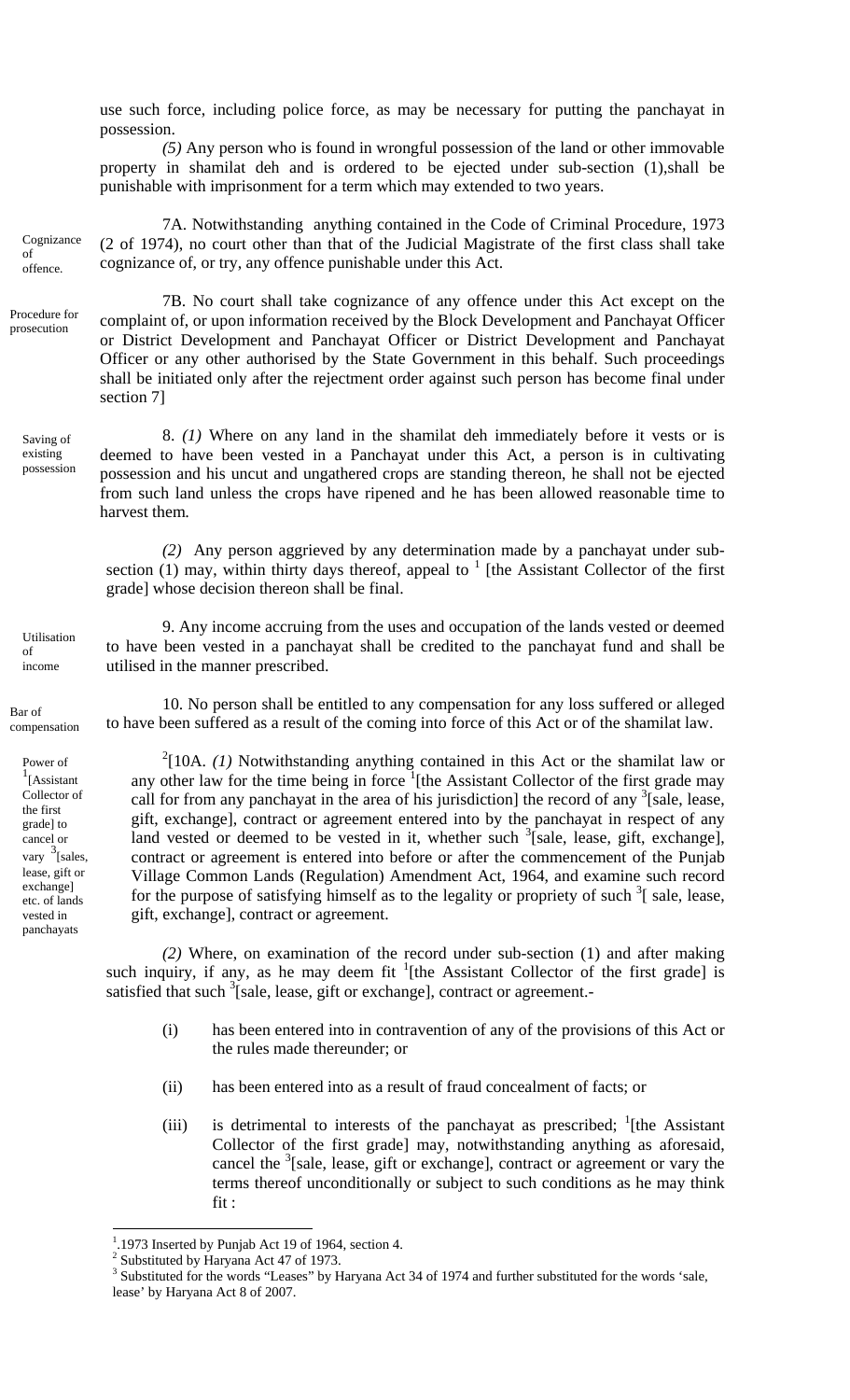Provided that no order under this sub-section shall be passed by  $\frac{1}{1}$ [the Assistant Collector of the first grade] without affording an opportunity of being heard to the parties to the [sale, lease, gift or exchange], contract or agreement.

(3) Where the terms of any <sup>2</sup>[sale, lease, gift or exchange], contract or agreement have been varied by  $\frac{1}{1}$ [the Assistant Collector of the first grade] under sub-section (2), the variation shall, notwithstanding anything contained in this Act or the shamilat law or in any law for the time being in force, be binding on the parties to the  $2$ [sale, lease, gift or exchange], contract or agreement, as the case may be.

(4) Where the <sup>3</sup>[vendee, lessee, donee] or the person with whom a contract or agreement has been entered into by a Panchayat refuses to accept the variation made by [the Assistant Collector of the first grade] under this section in the terms of  $\frac{4}{x}$ [xxx]  $\frac{2}{x}$ [sales, lease, gift or exchange], contract or agreement, such  $2$ [sale, lease, gift or exchange], contract or agreement, as the case may be, shall be deemed to be cancelled by  $\frac{1}{1}$  [the Assistant Collector of the first grade] under this section with effect from the date of such refusal.

(5) Where under this section any <sup>2</sup>[sale, lease, gift or exchange], contract or agreement is cancelled or deemed to be cancelled or its terms are varied, the  $3$ [vendee, lessee, donee] or the person with whom the contract or agreement has been entered into be assessed by <sup>1</sup>[the Assistant Collector of the first grade] for any loss or damage caused to the  $3$ [vendee, lessee, donee] or such person which naturally arose in the usual course of things from such cancellation or variation :

Provided that no such compensation shall be given for any remote and indirect loss or damage sustained by reason of such cancellation or variation.

*(6)* Notwithstanding anything contained in any law for the time being in force, the amount of compensation awarded by  $\frac{1}{1}$ [the Assistant Collector of the first grade] under this section shall be payable by the panchayat in the prescribed manner and shall be a valid charge on the sabha fund.

 $(7)$  Any party to a <sup>2</sup>[sale, lease, gift or exchange], contract or agreement aggrieved by any order of <sup>1</sup>[the Assistant Collector of the first grade] made under this section may, within a period of thirty days from the date of such order, appeal to  ${}^{1}$ [the Collector] whose decision thereon shall be final.]

11. Notwithstanding anything contained in the Punjab Pre-emption Act, 1913, no sale of land in shamilat deh made by a panchayat shall be pre-emptible and no decree of pre-emption in respect of any such sale shall be executed after the commencement of this Act.

12. Arrears of rent payable to a panchayat in respect of any land in shamilat deh vested or deemed to have been vested in it under this Act or the shamilat law  $5$  [or any amount assessed under sub-section (2) of section 7] shall be executed after the commencement of this Act.

 $<sup>6</sup>[13. No civil court shall have jurisdiction---$ </sup>

(a) to entertain or adjudicate upon any question whether----

(i) any land or other immovable property is or not shamilat deh;

Sales of land shamilat deh not to be preemptible.

Rent of shamilat lands to be recoverable as arrears of land revenue.

Bar of Jurisdiction

<sup>&</sup>lt;sup>1</sup> Substituted by Haryana Act 47 of 1973

<sup>&</sup>lt;sup>2</sup> Substituted for the words "Leases" by Haryana Act 34 of 1974 and further substituted for the words 'sale, lease' by Haryana Act 8 of 2007

<sup>&</sup>lt;sup>3</sup> Substituted for the words "lessee" by Haryana Act 34 of 1974 and further substituted for the words 'lessee, vendee' by Haryana Act 8 of 2007.

<sup>4</sup> Omitted by Haryana Act 34 of 1974

<sup>&</sup>lt;sup>5</sup> Inserted by Haryana Act 23 of 1973

<sup>&</sup>lt;sup>6</sup> Substituted by Haryana Act 34 of 1974 and further substituted by Haryana Act 2 of 1981 and shall be deemed to have been substituted w.e.f. the  $4<sup>th</sup>$  day of May, 1961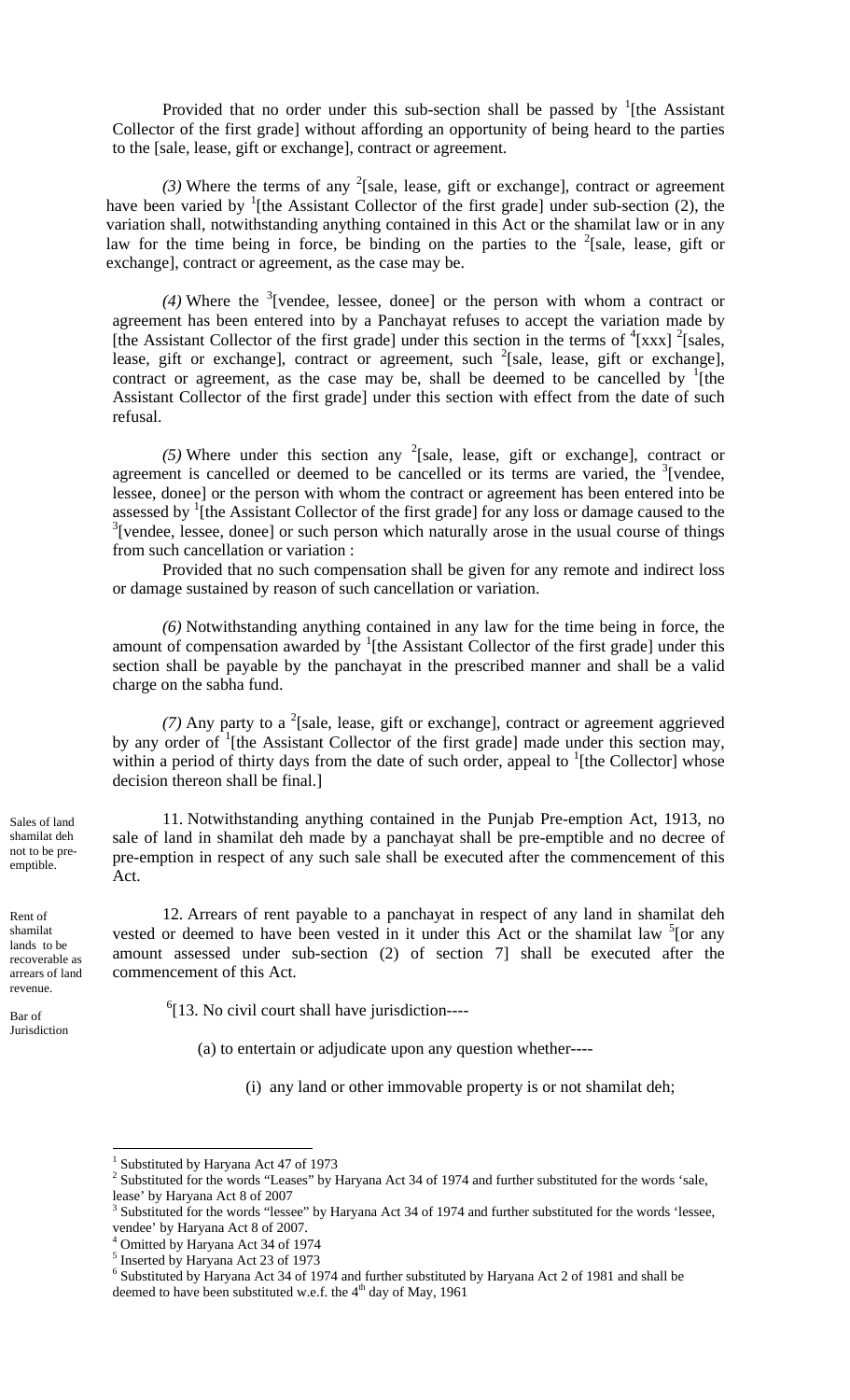- (ii) any land or other immovable property or any right, title or interest in such land or other immovable property vests or does not vest in a panchayat under this Act;
- (b) in respect of any matter which any revenue court, officer or authority is empowered by or under this Act to determine; or
- (c) to question the legality of any action taken or matter decided by any revenue court, officer or authority empowered to do so under this Act.]

Adjudication

 $1$ [13A.(1) Any person or in the case of a panchayat either the panchayat or its Gram Sachiv, the concerned Block Development and Panchayat Officer, Social Education and Panchayat Officer or any other officer duly authorised by the State Government in this behalf, claiming right, title or interest in any land or other immovable property vested or deemed to have been vested in the panchayat under this Act, may file a suit for adjudication, whether such land or other immovable property is shamilat deh or not and whether any land or other immovable property or any right, title or interest therein vests or does not vest in a panchayat under this Act, in the court of the Collector, having jurisdiction in the area wherein such land or other immovable property is situated:

Provided that no suit shall lie under this section in respect of the land or other immovable property, which is or has been the subject matter of the proceedings under adjudication.

*(2)* The procedure for deciding the suits under sub-section (1) shall be the same as laid down in the Code of Civil Procedure, 1908 (Act 5 of 1908).

13AA. *(1)* Any person, aggrieved by an order passed under sub-section (1) of section 13A, may within a period of thirty days form the date of such order, prefer an appeal to the Commissioner in such form and manner, as may be prescribed, and the Commissioner may after hearing the appeal, confirm, vary or reverse the order as he deems fit.

*(2)* The Financial Commissioner may, *suo motu* or on an application made to him by any person aggrieved by an order passed under sub-section (1), call for the record of any proceedings pending before, or order passed by the Commissioner for the purpose of satisfying himself as to the legality or propriety of the proceedings or order and pass such order in relation thereto as he may deem fit :

 Provided that no order adversely affecting any person shall be passed unless he has been afforded an opportunity of being heard.]

 $2$ [13B.*(1)* Any person aggrieved by an order of the Assistant Collector of the first grade may, within a period of thirty days from the date of order passed under sub-section (1) or sub-section (2) of section 7 prefer an appeal to the Collector in such form and manner, as may be prescribed, and the Collector may after hearing the appeal, confirm, vary or reverse the order as he deems fit :

Provided that no such appeal shall lie unless the amount of penalty, if any, imposed under sub-section (2) of section 7, is deposited with the Collector.]

(2) The Commissioner may, *suo motu* <sup>3</sup> [or on application made to him by any person aggrieved by an order passed under the proviso to sub-section (1) of section 7 at any time] call for the record of any proceedings pending before, or order passed by, any authority subordinate to him for the purpose of satisfying himself as to the legality or propriety of the proceedings or order and pass such order in relation thereto as he may deem fit :

Appeal and Revision

Appeal and Revision.

<sup>&</sup>lt;sup>1</sup> Inserted by Haryana Act 34 of 1974 and further omitted by Haryana Act 2 of 1981 and shall be deemed to have been omitted w.e.f. the 12<sup>th</sup> day of November, 1974 and the new sections inserted by Haryana Act 2 of 1981 and shall be deemed to have been inserted w.e.f the 4<sup>th</sup> day of May, 1961 and further omitted by Haryana Act 9 of 1992 and further inserted by Haryana Act 9 of 1999. 2 Substituted by Haryana Act 9 of 1992

<sup>&</sup>lt;sup>3</sup> Substituted by Haryana Act 9 of 1992.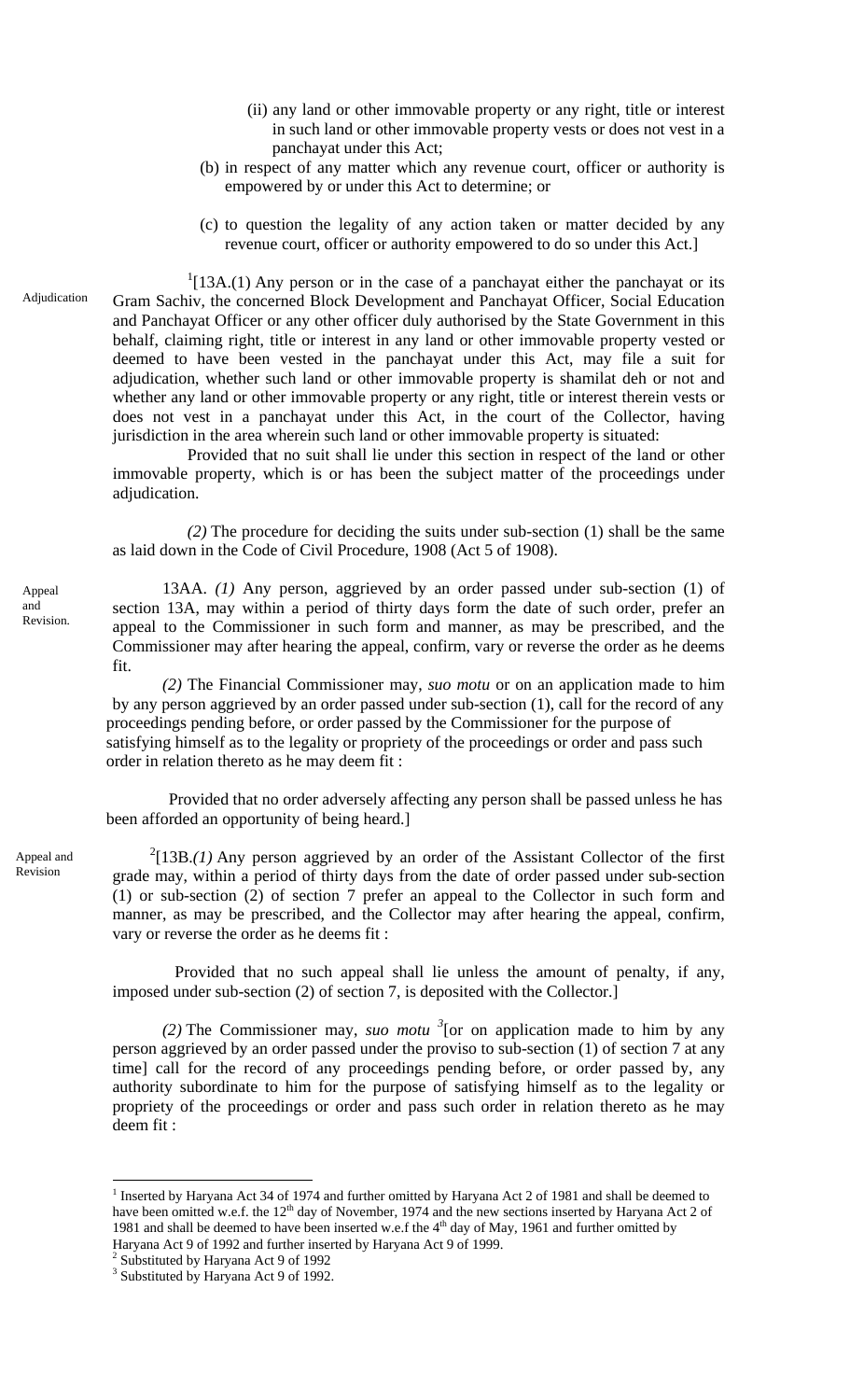Provided that no order adversely affecting any person shall be passed unless he has been afforded an opportunity of being heard.

13C. Save as otherwise expressly provided in this Act, every order made by the Assistant Collector of the first grade, the Collector or the Commissioner shall be final and shall not be called in question in any manner in any court. Finality of orders.

Provisions of this Act to be over-riding.

13D. The provisions of this Act shall have effect notwithstanding anything to the contrary contained in any law, agreement, instrument, custom, usage, decree or order of any court or other authority.]

- $1$ [13-E. Every officer or employee acting under the provisions of this Act or the rules made thereunder shall be deemed to be public servant within the meaning of section 21 of the Indian Penal Code. ] Public Servant.
- 14. No suit, prosecution or other legal proceedings shall lie against the State Government or any person or authority for anything done or intended to be done in good faith in pursuance of the provisions of this Act. Indemnity.

Saving

 $2$ [14A. Nothing contained in this Act or the shamilat law shall—

- (a) affect or shall be deemed ever to have affected any right of the State Government in the land vested or deemed to be vested in a panchayat under this Act; or
- (b) entitle or shall be deemed ever to have entitled a panchayat or any other authority under this Act or the shamilat law to exercise any right or to do any act in respect of any land in the hilly area vested or deemed to be vested in the panchayat whether such land has or has not been declared as a protected forest under section 29 of the Indian Forest Act, 1927, in contravention of the provisions of that Act or the rules made there under.]

Power to make rules.

15. *(1)* The State Government may, by notification in the Official Gazette, make rules for carrying out the purposes of this Act.

*(2)* In particular, and without prejudice to the generality of the foregoing power, such rules may provide for—

- (a) the principles on which and the extent to and the manner in which the inhabitants of the village shall make use of the lands vested or deemed to have been vested in a panchayat;
- $(b)$  $3$ [the maximum and minimum area to be sold, gifted, exchanged or leased to any single person;]
- (c) the prescribing of forms for such books, entries, statistics and accounts as may be considered necessary to be kept, made or complied in any office or submitted to any authority;
- (d) determining the principles on which and the manner in which compensation may be paid under sub-section (2) of section 3;
- (e) the terms and condition on which the use and occupation of any such land is permitted;
- (f) the manner and circumstances in which any such land may be disposed of transferred or sold;
- $^{4}$ [(ff) the terms and condition on which the land in shamilat deh may be gifted, sold, exchanged or leased, and
- (g) the purposes for which any such land may be gives free of charge;
- (h) the regulation of procedure where panchayat  $5$ [sues or is sued] in its representative capacity;

<sup>&</sup>lt;sup>1</sup> Inserted by Haryana Act 9 of 1992.

<sup>&</sup>lt;sup>2</sup> Inserted by Punjab Act 19 of 1964, section 5.

Subsitutued by Haryana Act 8 of 2007.

<sup>&</sup>lt;sup>4</sup>.Inserted by Haryana Act 25 of 1976 and further substituted by Haryana Act 8 of 2007.

 $<sup>5</sup>$  Substituted by Haryana Act 2 of 1981 and shall always be deemed to have been substituted.</sup>